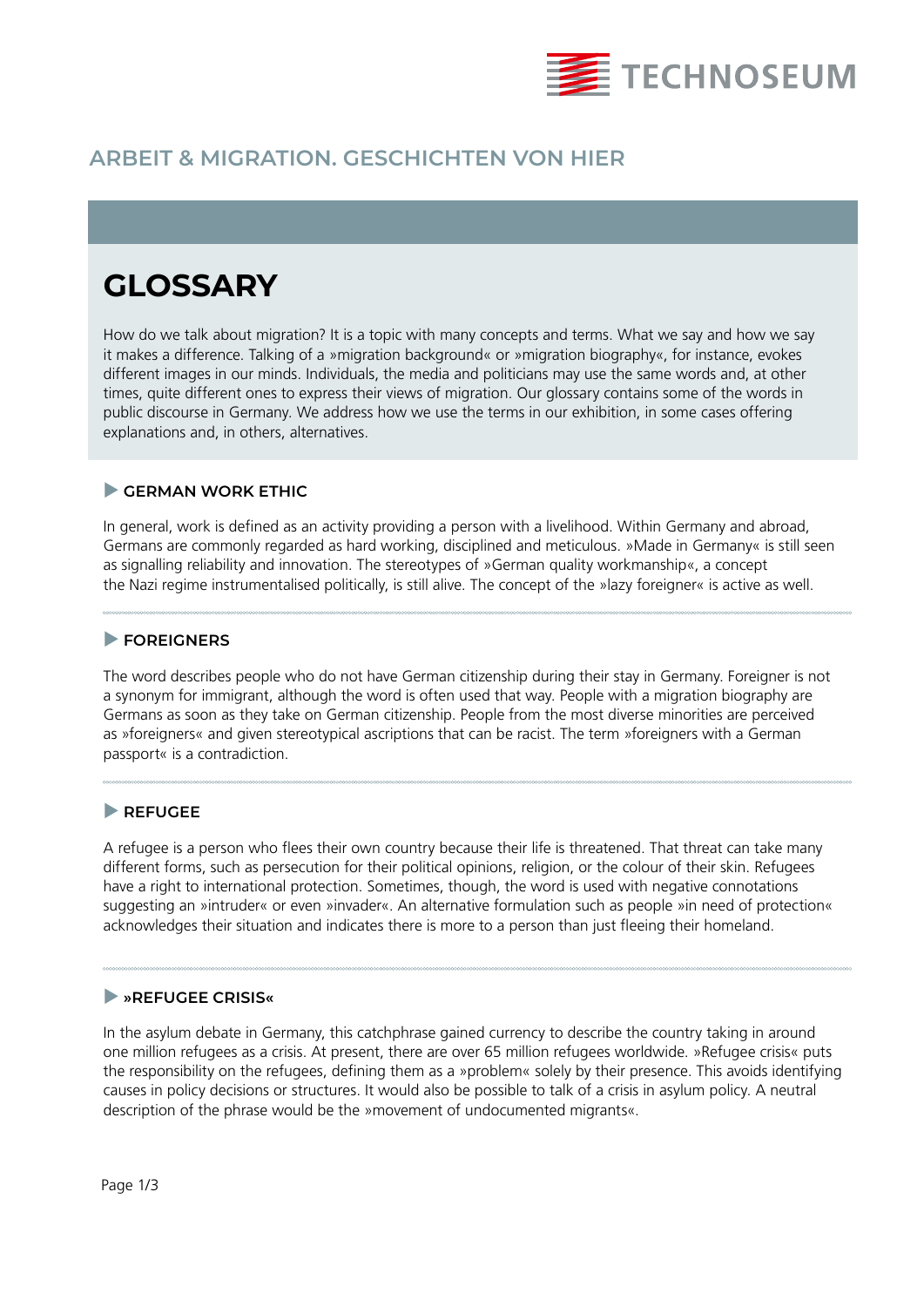

# **ARBEIT & MIGRATION. GESCHICHTEN VON HIER**

# **FRAMING**

The framing effect refers to a bias in our thoughts. We draw on our experience and knowledge to order our linguistic and conceptual world, highlighting particular aspects and ignoring others. In this way, we interpret and ascribe values to the world. In our minds, linguistic framing plays an active role in shaping our thoughts and actions. How can we counter an unconscious forming of opinions? We can view words critically. We can weigh up how and whether we use them. Perhaps there is a neutral or more appropriate alternative – or perhaps we can think of a new word.

#### **STRANGERS**

People who are not »from here« or look »different« are regarded as strangers. Since they are unfamiliar, we do not regard them as belonging to and being part of our own group. Even as children we are told, »Don't open the door to strangers!« Yet as holidaymakers and travellers, we are interested in the unfamiliar and fascinated by discovering the unknown. In English, »alien« has been extensively taken to describe a person not a citizen or national, and is still used officially in the US. The term is excluding and no longer part of public discourse.

#### **»GASTARBEITER«**

From 1955 and 1973, West Germany responded to a chronic shortage of labour by actively inviting workers from abroad. They were to work as »guests« and then, after a limited stay, return home. The first »Gastarbeiter« (literally, »guest workers«) became semi-skilled workers. They took the unpopular jobs on assembly lines, in piecework or on shifts. As early as the 1970s, the irony of the word was evident since guests do not have to work and are not housed in basic mass accommodation. Today, »Gastarbeiter« is always placed in inverted commas or prefixed by »so-called«. Current discourse talks of migrant workers.

# **INTEGRATION**

Integration is derived from the Latin »integrare«, to make whole or renew. It describes the reciprocal process of the adaptation of individuals and groups. The debate on integration mixes a number of distinct concepts. The strategies of adaptation and integration range from assimilation to hybridity and inclusion. Each integration strategy has a particular impact on people and their identities. In assimilation, a minority social group fully adopts majority cultural practices. Inclusion aims at integrating people into a group, and often refers to measures helping people with disabilities to participate in daily life. Hybridity involves people blending and combining multiple values, norms and customs from their former and present places of residence, an approach able to overcome the separation between the Self and the Other.

# **MIGRATION**

Migration is the movement of people away from their habitual place of residence, temporarily or permanently. The Latin verb »migrare« means to change or move from one place to another. People may have many diverse reasons to migrate. Sociology distinguishes between migration for work and education, as well as chain and lifestyle migration. If a person leaves their homeland, they are emigrating; if they go to a new country to live there permanently, they are immigrating. Through such terms as »poverty immigration«, »parallel society«, or »immigrants refusing to integrate«, the topic of migration can be negatively loaded. For some years now, the focus of discussion is more on the lack of equal opportunities and the greater hurdles in participating in society.